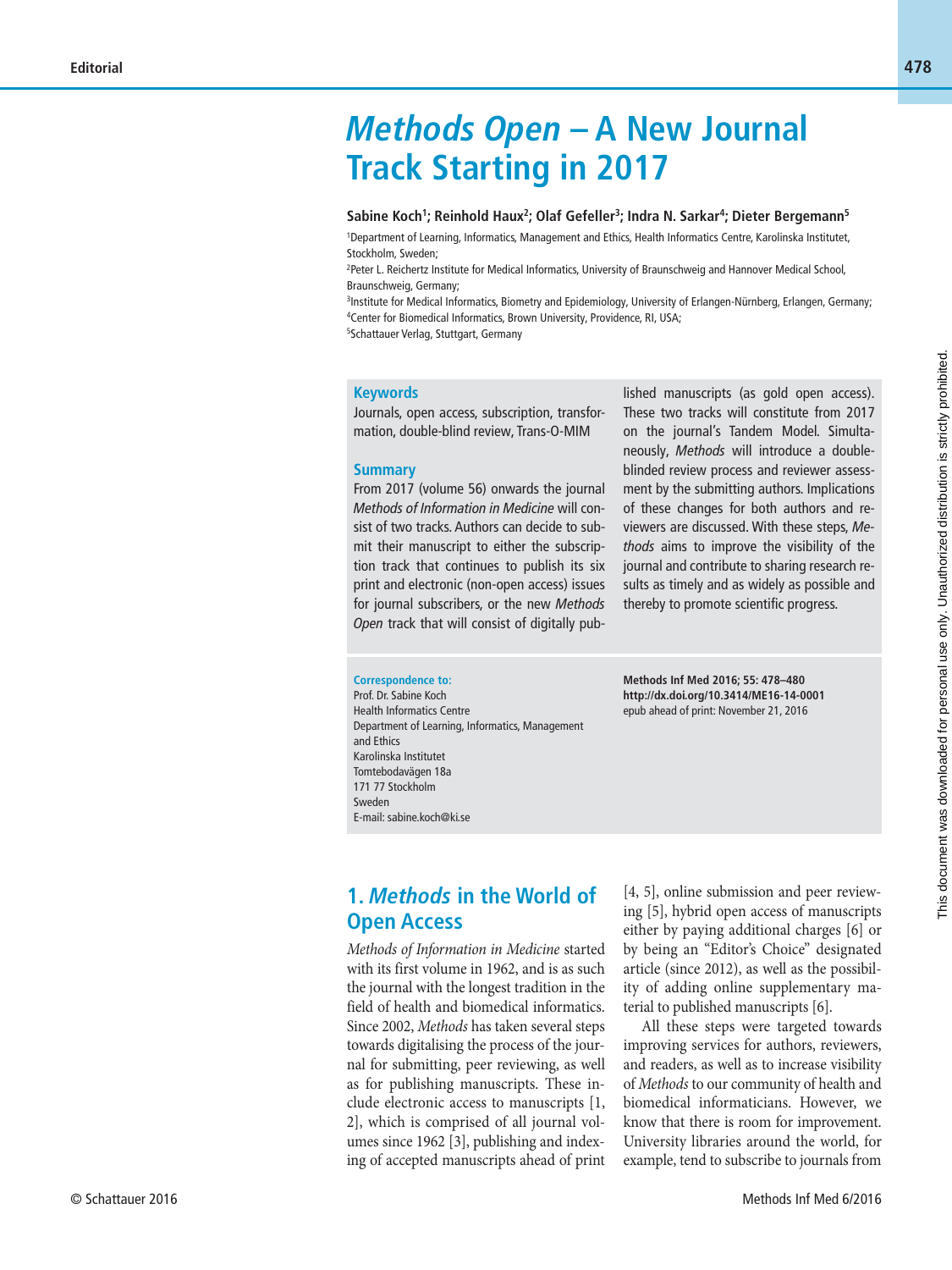larger rather than smaller publishers and *Methods* is often lacking in their portfolios. Open Access is an obvious way to increase visibility, but it needs to be affordable to both authors and publishers. Furthermore, the transformation of a subscription-based journal into one that is open access is not a simple task. Consequently, we have thoroughly discussed such a change during the past three years and have decided on a process to perform the transition using a "Tandem Model" and evaluate the process systematically [7].

### **2.** *Methods Open* **as a New Track of the Journal's Tandem Model**

From 2017 onwards a new, additional track, *Methods Open*, will offer new opportunities for authors and readers. *Methods of Information in Medicine* will on the one hand continue to publish its six print and electronic issues for journal subscribers. In addition to this traditional track, from volume 56 on the new *Methods Open* track will contain manuscripts, that are published digitally only (i.e. not in print) in gold open access. These two tracks constitute from 2017 on the journal's Tandem Model. With this step, *Methods* aims to improve the visibility of the journal generally and contribute to sharing research results as timely and as widely as possible so as to promote scientific progress.

The submission and review processes for manuscripts in *Methods* remain identical for articles in both, the traditional subscription track and the *Methods Open* track. Authors decide which of the journal's tracks during the submission that they would like their manuscript to appear, if accepted. Reviewers selected for evaluating the manuscript will not have access to which track the manuscript is being considered.

In case of selecting *Methods Open*, accepted manuscripts will be immediately online accessible after acceptance, copyediting and typesetting. They will also be immediately deposited in PubMed Central®. The copyright regulations will be different, with significantly more rights to authors and readers through a Creative Commons licence. For manuscripts, appearing in the *Methods Open* track, authors will have to pay an "Article Publication Charge" (APC).

Manuscripts in the traditional subscription track will continue to be quoted as 'Methods Inf Med. <year>; <volume>(<issue>): <first page> – <last page>... The quotation of *Methods Open* articles will be 'Methods Inf Med. <year>; <volume>(Open): e<first page> – e<last page>'..

As further and natural consequence of this change, there will be no more hybrid open access papers, as such articles can now appear in *Methods Open*.

The reviewing process for both tracks will be exactly the same and simultaneously to establishing *Methods Open*, *Methods* will also introduce a double-blinded review process and reviewer assessment by the submitting authors.

### **3 . What Are the Implica tions of these Changes for Authors, Reviewers and Subscribers?**

Authors who want to publish in *Methods Open* will have to pay an APC but will have their articles made available open access very fast after acceptance both at the journal site and in the PubMed Central® repository. As there is no waiting time for the paper based journal to appear, the indexing process for e.g. Science Citation Index might be reduced significantly. A printed paper version of the article will not be available for this type of submission.

For authors who want to publish in the traditional subscription track, changes will be restricted to the introduction of the double-blinded review process.

The review process will be doubleblinded to ensure an even, fair review and be exactly the same for both tracks. Authors will need to blind their manuscripts. The Instructions to Authors will be modified and updated because of these changes. The new instructions will be printed in issue 1/2017 of *Methods*. They will also be available on the journal's website.

The impact factor will be the same for both tracks as *Methods of Information in*  *Medicine* remains one journal (see [8] for the journals publication policy in general and related to the impact factor and [9] for the 2015 situation). As the quality of reviewing remains the same and as *Methods Open* papers will be more widely available and so might be quoted more often, this change might also have a positive impact on the journal's citation metrics.

For reviewers there is no change in the review procedure except that authors are blinded to ensure an even, fair review process and reviewers will from 2017 on not only be rated by the editors but authors will have the possibility to comment on the reviews. This feedback will be included in the editor rating.

For subscribers there will be a fairer pricing. By clearly separating the journal's submission track from the open access track, subscribers will receive in future their issues without and not paying for articles, being published in hybrid open access (no so-called "double dipping"). In case there will be a decrease of manuscripts in the subscription track – which we do not know – the publisher will review its subscription fees and possibly make appropriate adjustments.

## **4. Interested in Open Access and Why the Tandem Model Has Been Chosen?**

If you are interested in details of why this Tandem Model has been chosen, please read in [7] about Trans-O-MIM, a research project, exploring the transformation, respectively conversion, of subscriptionbased journals into open access journals. For an introduction to terms like gold, green, and hybrid open access, as well as for discussions about the pros and cons of open access please read, e.g. [10 –12] or just have a look at [13]. More details on open access can also be found, e.g. in [14 –19].

### **5. You Decide Which Track Is Best for You!**

After having carefully prepared and extensively discussed the introduction of *Meth-*